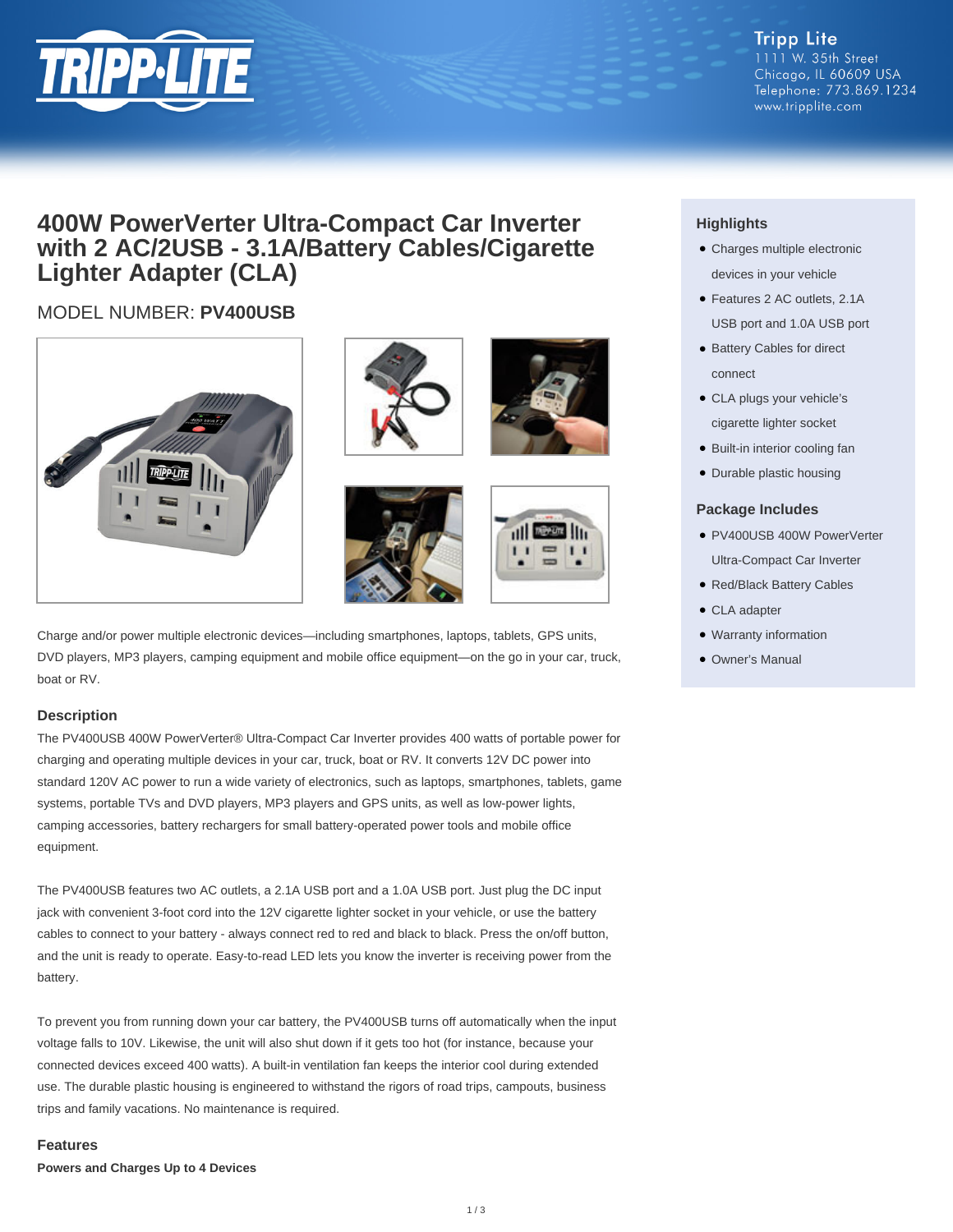

- Converts 12V DC battery power to standard 120V AC power
- Runs smartphones, laptops, tablets, GPS units, game systems, portable TVs, DVD players, MP3
- players and other electronics
- Features 2 AC outlets, 2.1A USB port and 1.0A USB port
- Outputs 400 watts (continuous); 800 watts (peak)

#### **Easy to Use**

- DC jack plugs into the cigarette lighter socket in your car, truck, boat or RV
- Battery Cables connect directly to the battery Always connect red to red and black to black.
- Flexible 3-foot cords allows devices to run in the back seat
- LED indicates the unit is receiving power from the battery

#### **Premium Construction**

- Durable plastic housing built to withstand rigors of travel
- Built-in ventilation fan keeps the interior cool during extended use
- Automatic low-voltage shutoff prevents deep vehicle battery discharge at 10V
- No maintenance required

# **Specifications**

| <b>OVERVIEW</b>                        |                                                                 |
|----------------------------------------|-----------------------------------------------------------------|
| <b>UPC Code</b>                        | 037332187895                                                    |
| <b>OUTPUT</b>                          |                                                                 |
| Charging Ports / Amps                  | $(1)$ 1A; $(1)$ 2.1A                                            |
| <b>Frequency Compatibility</b>         | 60 Hz                                                           |
| Pure Sine Wave Output                  | No                                                              |
| Output (Watts)                         | 400                                                             |
| Nominal Output Voltage(s)<br>Supported | <b>120V</b>                                                     |
| <b>Output Receptacles</b>              | $(2)$ 5-15R                                                     |
| Continuous Output Capacity (Watts)     | 400                                                             |
| Peak Output Capacity (Watts)           | 800                                                             |
| <b>Output Frequency Regulation</b>     | 60 Hz (+/- 3 Hz)                                                |
| <b>Overload Protection</b>             | 40A fuse                                                        |
| <b>INPUT</b>                           |                                                                 |
| Input Connection Type                  | 12VDC cigarette lighter input plug connection or battery cables |